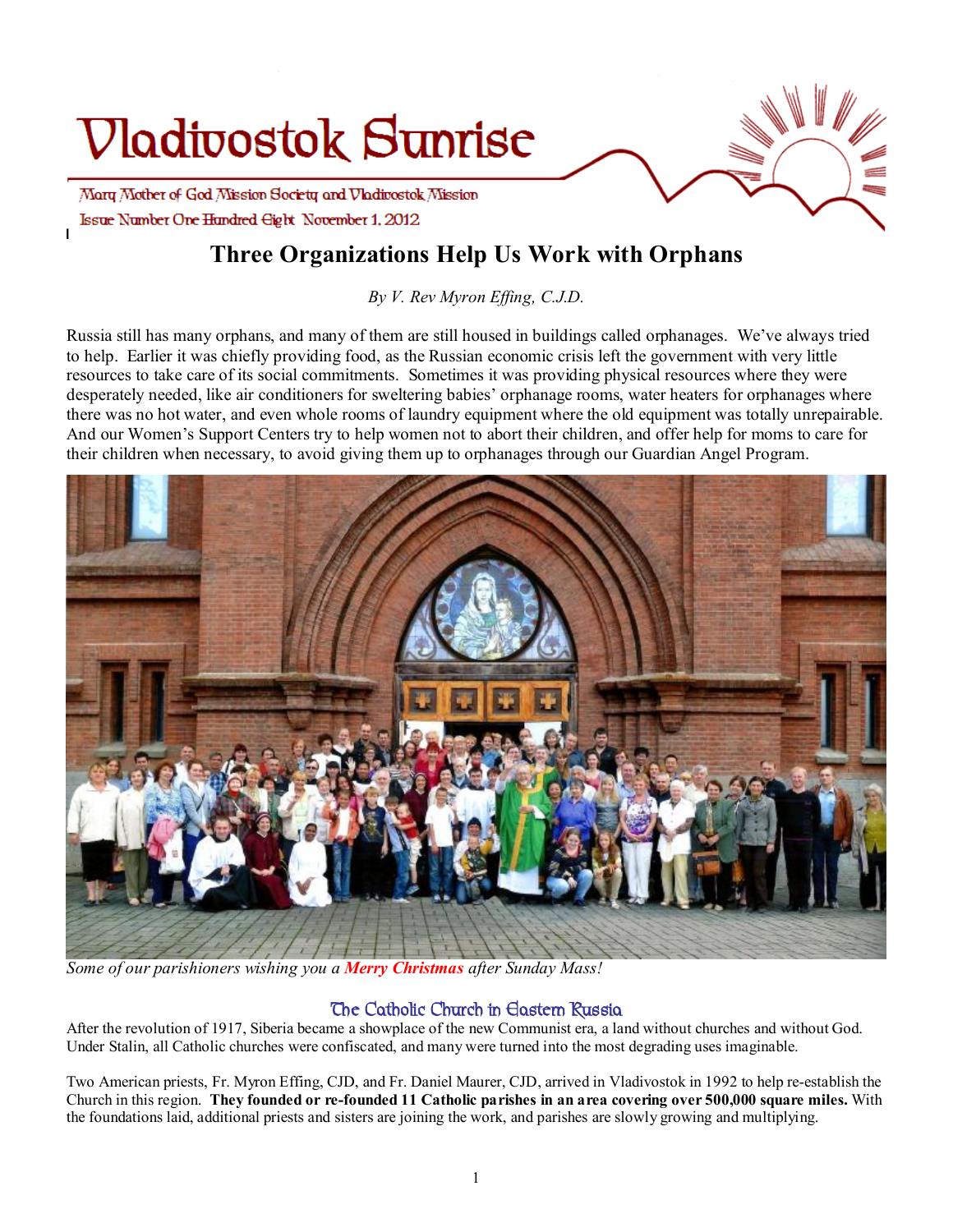

*"Grandpa" Fr Matthew Abraham from the FOCUS visit with two charges.* 

The statistics that I've heard for orphanages are that 40% of the orphans will end up in jail. 40% will die of alcoholism. And only 20% will become normal citizens. The reason is that the Soviet system denied the spiritual side of people, and just didn't understand the importance of marriage and family life and of the personal formation of children. The reigning philosophy was that kids automatically grow up and automatically become productive citizens, if you don't spoil them with "proletarian" values. They used massive terror in Stalin's day to get ride of "kids" who were raised otherwise, in normal families.



*Swinging in the sun with "grandma" from FOCUS*. *20 minutes of sunshine provides vital vitamin D, not to mention the "warm fuzzies".* 

We try to do what we can, given our limited resources and limited opportunities as foreigners. Our program is

evolving as the needs evolve. As we see it now, the needs are 1. To help deal with detachment syndrome, 2. To provide physical support when needed, and 3. To offer educational opportunities to orphanage staffs.



*The kids rarely get outdoors without help from "grannies."* 

Detachment syndrome is what happens to a child when he isn't held, coddled, spoken to, or encouraged to develop. The result of the syndrome is people who are unable to form normal interpersonal relationships, and sometimes even who have psychoses or sociopathy. It would make sense for the government to spend money now on orphans, in order to save a lot of grief years from now when they become social problems, but governments don't usually look that far ahead. The chief way we help is through our "Grandma Mentoring Program" which has worked for many years already. We ask volunteers to go to the orphanages regularly, just to play, hold, and love the children. FOCUS (Fellowship of Catholic University Students) was a big help this summer, as the student missionaries were delighted to work with the orphans at Children's Hospital #3 in Vladivostok. The kids were delighted, too!



*"No one has come to see me for days!"*  Now, thanks to the American organization "Orphans at Play" we hope to expand the Grandma program,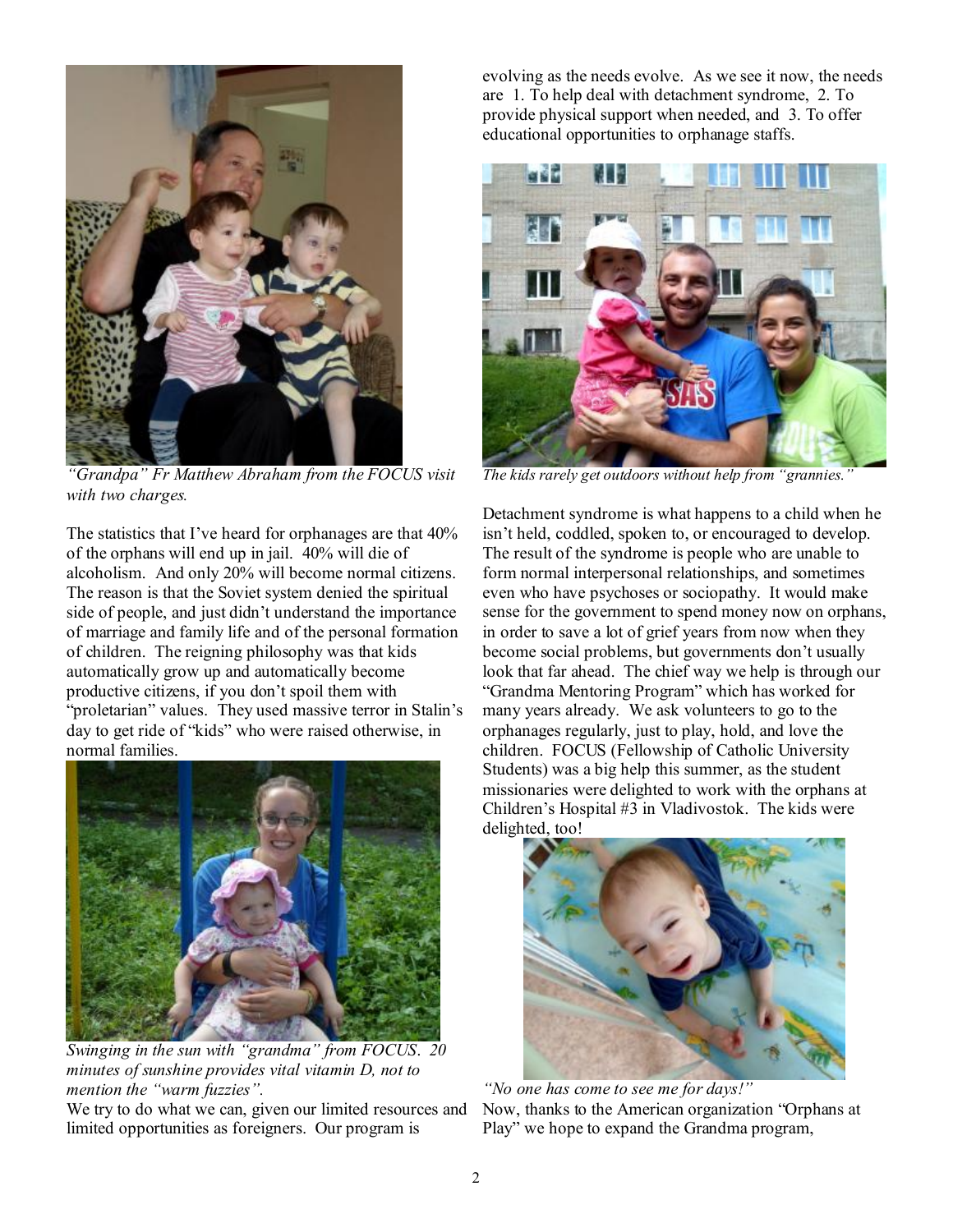especially by offering educational seminars to orphanage staffs to help them understand the psychology behind detachment syndrome, and what they can do about it. The result will be happier children, a healthier society, and children who will be more emotionally ready to bond in a new family when they are adopted. "Orphans at Play" is especially sponsored by American parents who have adopted children in Russia. They know the importance of this program. You can get more information at [www.orphansatplay.org](http://www.orphansatplay.org) We are planning the first seminar for December.



*Friends of the Missions, Inc. working on one gazebo at the orphanage in Zavodskoe. That is Fr Leo Goldade, their chaplain on the left.* 

As far as physical facilities, we've worked with Friends of the Missions, Inc. in September when they sent a team of 11 construction workers and other specialists to build two gazebos for the Children's Home in Zavodskoe so that the infant children will have shade from the sun when they are on their daily outdoor escapades. We planned to fix the street lighting and take down dead trees at the Children's Home in Novoshakhtinsk. We wanted to waterproof the hockey rink so that the boys, aged 7 to 17 have something to do in the wintertime. (The home has 90 children of school age.) Unfortunately we ran out of time.



*Completed gazebo for the 107 orphans in Zavodskoe.* 

**Vladivostok Sunrise** Edited and produced in Russia by V Rev Myron Effing, C.J.D. Printed in St Paul MN by Sexton Printing, Inc. Assembled for mailing by St Joseph Parish, Modesto, California.



*We thought the kids would like this floor design where they could play cars. It was interesting to watch the tiniest kids imitating pounding nails when the men were there working—something they had never seen before.* 

Our project for December is the first seminar for staff members of orphanages. Pray for success! Many thanks to these organizations and their volunteers for their great help! An interesting book about a Russian orphan which explains a lot about the problems they face is *Infinitely More* by Alex Krutov (Whitecaps Media, Houston, 2011.)

Who would be a good patron of our work with orphans?— Jolly old St Nicholas, of course! Merry Christmas!



*Orphans with Herbert Barth, foreman for the gazebo team.* 

## **How to Communicate with Us**

**Internet--**Russian language: [www.catholic.vladivostok.ru](http://www.catholic.vladivostok.ru) English language: [www.vladmission.org](http://www.vladmission.org) Sisters in Jesus the Lord in English: [www.cjd.cc](http://www.cjd.cc)

**Office in California: Phone and FAX:** +1-209-408-0728 Mary Mother of God Mission Society 1736 Milestone Cir Modesto CA 95357 usoffice@vladmission.org www.ejd.ee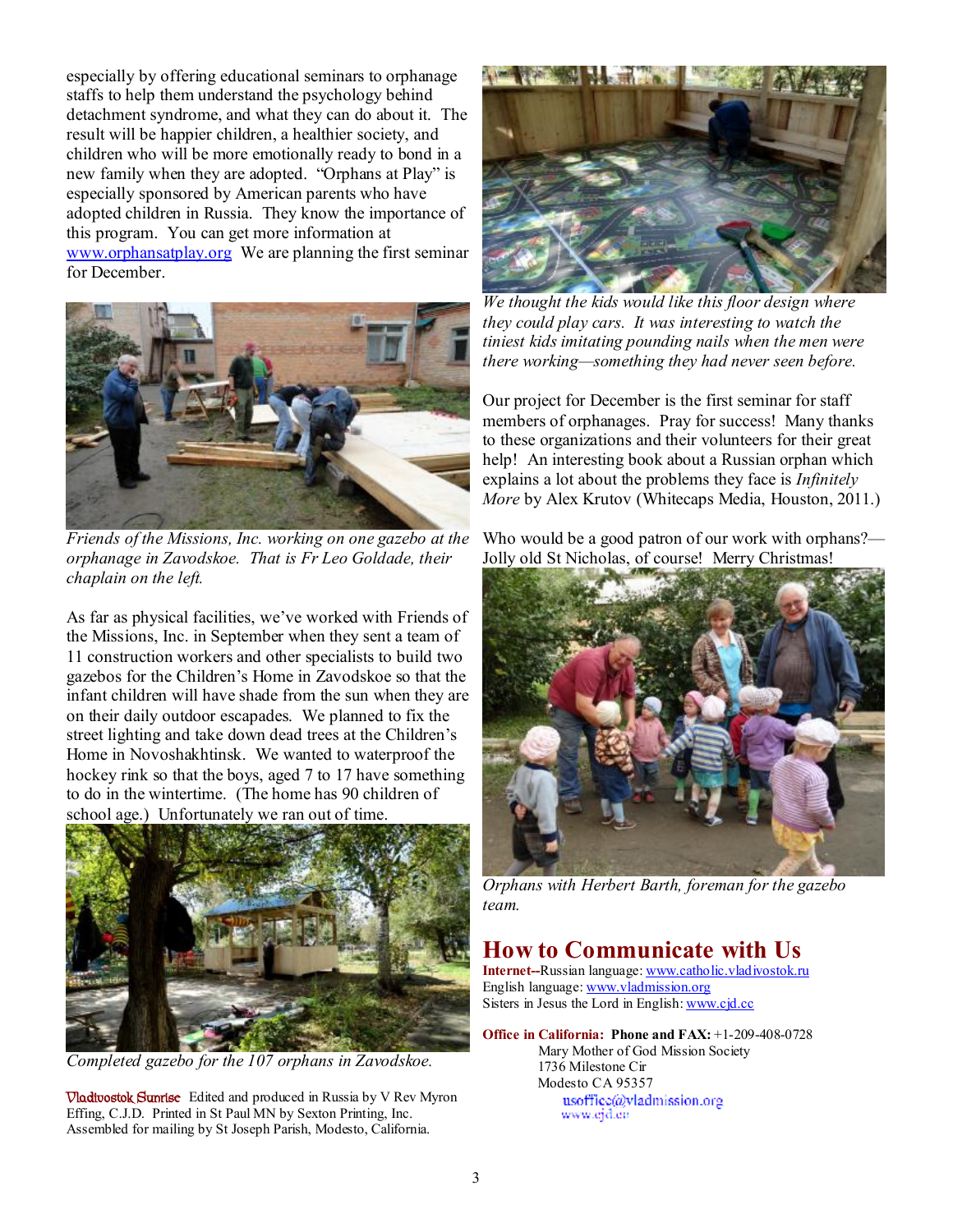#### **16th Annual Far Eastern Catholic Youth Conference**

#### *By Olga Lyakhova and Fr Myron Effing, C.J.D.*

This was the  $16<sup>th</sup>$  meeting of the Catholic youth of the Russian Far East! Guests came from Blagoveschensk, Vladivostok, Nakhodka, Ussurysk, Sakhalin, and Yakutia to be with parishioners from Khabarovsk. A warm atmosphere got established the first day as we got reacquainted with folks from last year, and jokes and fun were part of our experience for the whole of the conference.



*The youth visited the old Catholic church in Khabarovsk, which has still not been returned to us by the Russian government.* 

The theme of the Conference this year was "On the Threshold of the Year of Faith", to connect with Pope Benedict  $16<sup>th</sup>$ 's proclamation of this special year.

The conference began with Sunday Mass on July 29, celebrated by 10 priests, eight of whom were with us for the whole conference. Then we took a tour of the city of Khabarovsk with the nuns who attended the conference. In the evening we made presentations of our home parishes for those from other cities. Then we broke up into three permanent groups, each of which was to work on promoting one saint that we were going to study all week. We were to report on the saint's biography, write a song to or about him or her, make a seal for the saint, and, in general, get very acquainted. The "green" group got St Josemaria Escriva, the founder of Opus Dei. The "purples" got St Joanna Beretta Molla who died for the sake of her unborn child. The "grays" got St Pier Giorgio Frassati, a student himself. The work details were also designated by these groups.



*Giving a report about their saint.* 

We followed a daily schedule, but every day something different would happen. On Tuesday Fr Vladimir Sek, S.V.D. came to visit us for a few hours. He is the Vicar General of our Diocese of St Joseph in Irkutsk. He spoke to us about the apostolate of the laity. He brought with him the relics of the blood of Pope John Paul II which he had received from Rome just the night before. The theme of his talk fit well with our general theme: What is the role of the laity; how do we witness to Jesus Christ with our lives; how to be priests, prophets, and kings where we live and work? How are the Church and government related? What does it mean to be in a Catholic marriage in today's world?



*A group picture (and maybe one casualty.)* 

The most refreshing day came on Thursday when at last the sun came out after four days of rain. We spent the day in nature, fresh air, the river, good food. We sang all the way on the bus ride—in Russian, English, Spanish, Italian, and Ukrainian.



*The Catholic priests who attended, with Orthodox Bishop Ephraim.* 

Friday was a busy day, too. After dinner we went on a excursion to the Orthodox seminary where our guide was Bishop Ephraim himself! He showed us the whole building. We sang the *Magnificat* in the chapel, and he gave us a lecture about witnessing, which corresponded with the themes of our conference. We then toured the Orthodox cathedral, and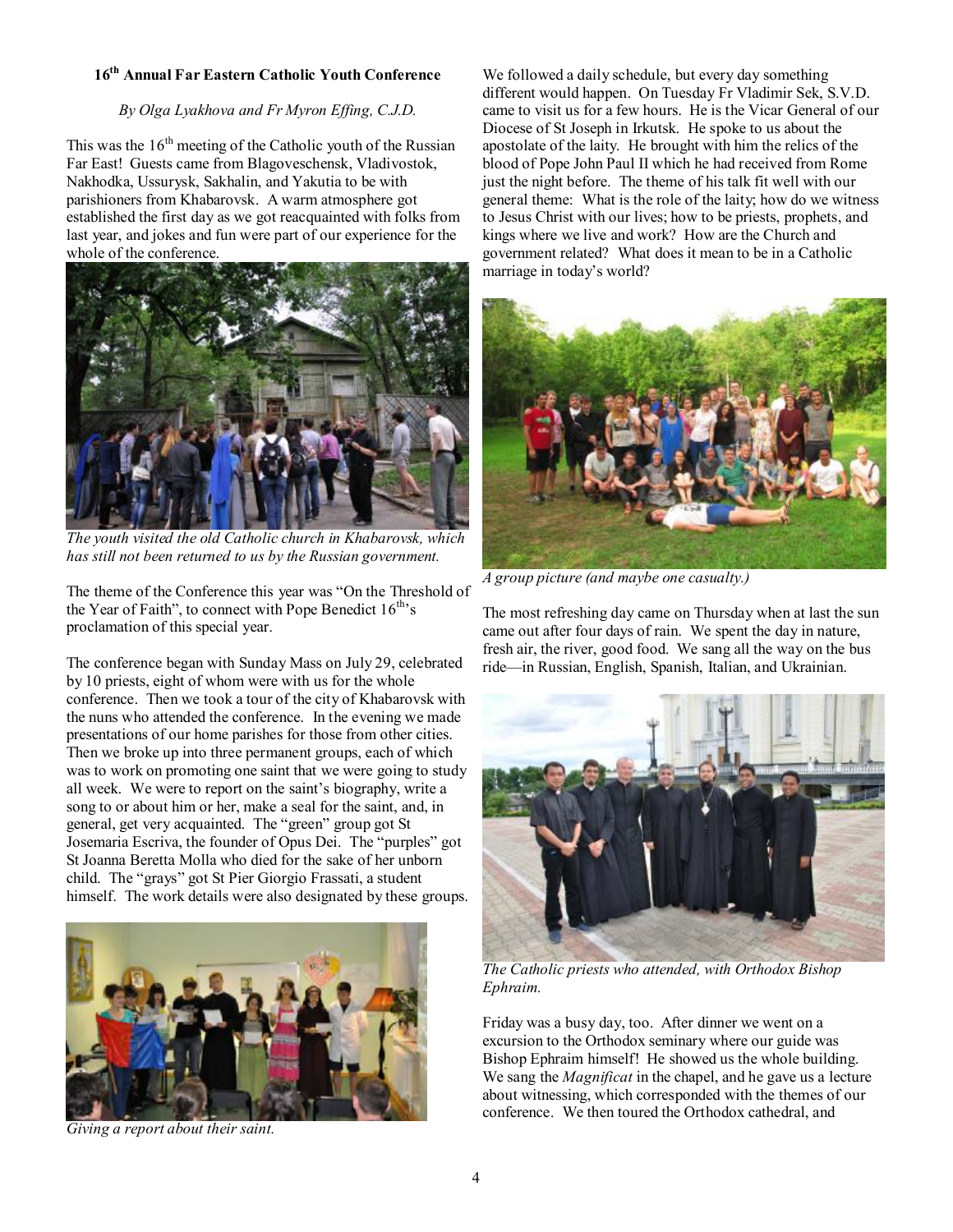finished our tour in the steeple where he spoke about Orthodox bellringing, and he let us try our hand at it!



*Learning about the church bells in the Orthodox cathedral.* 

Saturday was a great day, as we were able to be witnesses of a Catholic wedding at the Immaculate Conception Parish. Perhaps most of us will marry, so it was a joy to help this young couple celebrate.

#### **Mary Mother of God Mission Society Attends the International Eucharistic Congress in Dublin, Ireland**

### *By Vicky Trevillyan*

It was our first "international experiment." Craig and Shauna Trevillyan represented us at our booth at the  $50<sup>th</sup>$ International Eucharistic Congress in Dublin, Ireland, beginning June 17. The 7 day Congress was a nail biting experiment to see if branching out internationally could help us and if we could afford it. Here is some of what Craig reported at the end of day 3 of the Congress:

"Thirteen people signed up for the newsletter today, and we're talking to lots of religious and priests who stop by the table. I can't wait until tomorrow. People are coming back to our table and bringing their friends! I'm so jazzed!

"From what I can tell from other vendors' comments and what I see, our table is the busiest with visitors and doing the great with sales. Vendors and customers are saying we have the best looking booth [items]. Shauna changes the booth every day to reflect the Congress theme of the day. She's good at that.

## **Remember "Mary Mother of God Mission Society" in your will.**



*Fr Marcelo Brandan, I.V.E., leads the celebration of marriage in Khabarovsk.* 

We finished the conference once again at Sunday Mass. We were sad to part, but then without parting there wouldn't be a new meeting next year. A quick hug, and "See you next year! Then the typical Russian "goodbye": "S Bogom!" which means "Go with God."



*Shauna Trevillyan at our table in Dublin, Ireland* 

"Vendors comment about our being the first to arrive in the morning and the last to leave. We haven't been to any of the programs like a lot of the vendors since we stay at the booth. Stragglers like to spend time talking about the mission so we don't leave. It's exhausting because we are here from 10 am  $-7$  pm and talking constantly. It's very busy but we're having fun! We're meeting people from all over the world!

"People aren't here to buy things. We keep hearing about how bad the economy is so, we've lowered the prices on the merchandise. We've collected over €2000 in donations and sales so far. Hand-made wood icons (by Mary Nyman) and priest vestment covers and rosary cases (by Barbara Fitzsimmons and others) are top sellers! People are so impressed with the vestment items they want to give us used priests' vestments knowing what they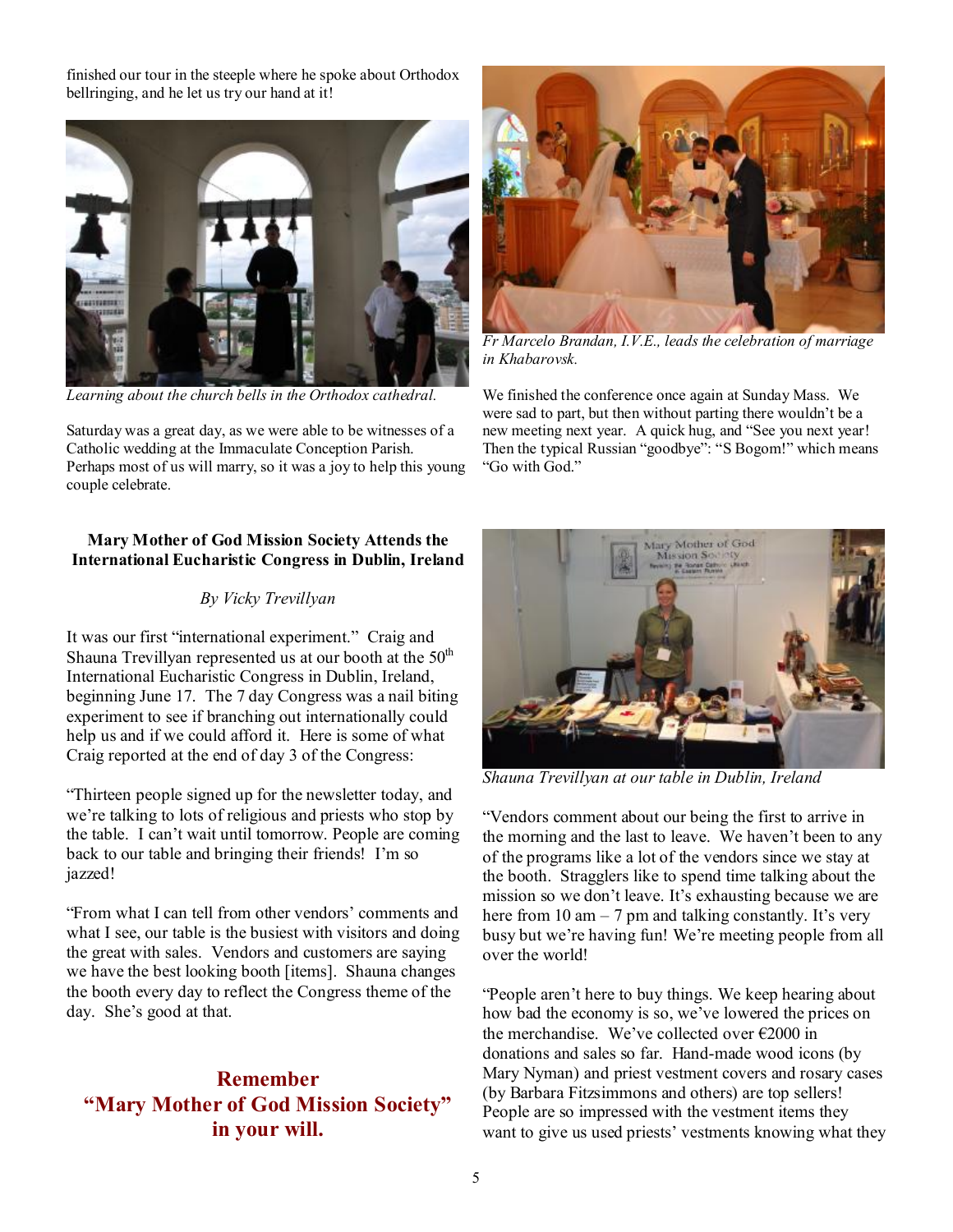will be used for. Rosaries are top sellers too. Young people like the bracelets. [One of the 5 bags we sent with Craig and Shauna was left behind in LAX. It was the bag with all the Russian icons from the mission and more priest vestment Magnificat covers! Too bad!]

"We gave out tons of DVDs [Kathleen Daniels from Belton, MO burned over 800 CDs for us for the Congress] I made a Power point of the mission and programs and played it at our table. People are mostly interested in the Women's Support Centers. The Adopt-a-Birth display and donation props were in the lost bag. People keep coming back to our table a second and third time and bringing their friends. There's a great interest in the mission. We are all out of the 100th issue of the *Vladivostok Sunrise* newsletter. We'll give out the other issues now. We are almost out of the brochures, too.

"Fr Michael Shields [from Magadan, Russia] stopped by the booth to say, "Hello" and introduce himself. He's part of the huge Aid To The Church in Need booth filled with posters and information. It's decorated all in red! Fr Shields was one of the speakers at the Congress."

At the end of the Congress, Craig and Shauna were very exhausted. Shauna sent some pictures of the table. I was shocked as they were selling such volume and displaying our literature from just a 6 ft and a 4 ft table! It's incredible! How can they do it?! It's hard enough to manage a huge conference with 2 - 8 foot tables! No wonder they were exhausted!

Since the displays Craig and Shauna were to use were in the lost suitcase, their booth wall was a bit bare with just our banner. Craig would like to create a banner for future conferences with more color to help attract more attention.

In a word, the last day report from Craig was: "AWESOME!" Over  $\epsilon$ 220 in donations alone were received on the last day with sales being "tremendous". Craig believes we could have done even better if the displays, icons and Magnificat covers in the lost suitcase had arrived.

Pope Benedict announced, via video, the 2016 Eucharistic Congress will be in Cebu, Philippines! Maybe we can have seminarians present next time?

Craig and Shauna expressed heartfelt thanks to the mission for the opportunity to represent the US and mission in Ireland. In all, scores of international Catholics now know about our mission through conversations with Craig and Shauna, 58 names for the Sunrise newsletter and several more names for follow up information were

gathered. Over \$7100 in sales and donations were collected providing for the Women's Support Centers and other mission programs, and covering all expenses for the trip. Our thanks to Craig and Shauna for a job well done! Glory and honor to God.

## **News Notes**

#### *by V Rev Myron Effing, C.J.D*

● Brother **Patrick Napal**, C.J.D. is temporarily in the Philippines because of the Russian visa situation. Not wasting time, he has been helping several dioceses by being a speaker at their diocesan vocations programs for September, their vocations month. For example, he says that on September 2 he attended a program for 300 students sponsored by 30 different religious congregations. Later he said, "I am doing well with the vocation campaigns, and most of the time I am invited to give the major talk to the students. I was proud to be chosen to give the major talk "Vocation in General" among the 78 congregations that were there present last week in the Diocese of Tagum." He prepared a display and made brochures, both for us and for the Sisters in Jesus the Lord. The next several days he was a speaker to classrooms of kids at the local schools. That is easy for Brother Patrick to do, as he was already an official catechist of his home diocese at 16 years of age, teaching catechism in the public schools.



*Brother Patrick (right side, black mozetta) among the vocations directors of the Philippines* 

He went to the diocese on the Island of Leite with the Directors of Vocations of the Philippines' Davao Chapter, but in route was marooned on an island for several days as a severe typhoon made travel impossible, and the ferry went into harbor with all on board at an unscheduled stop.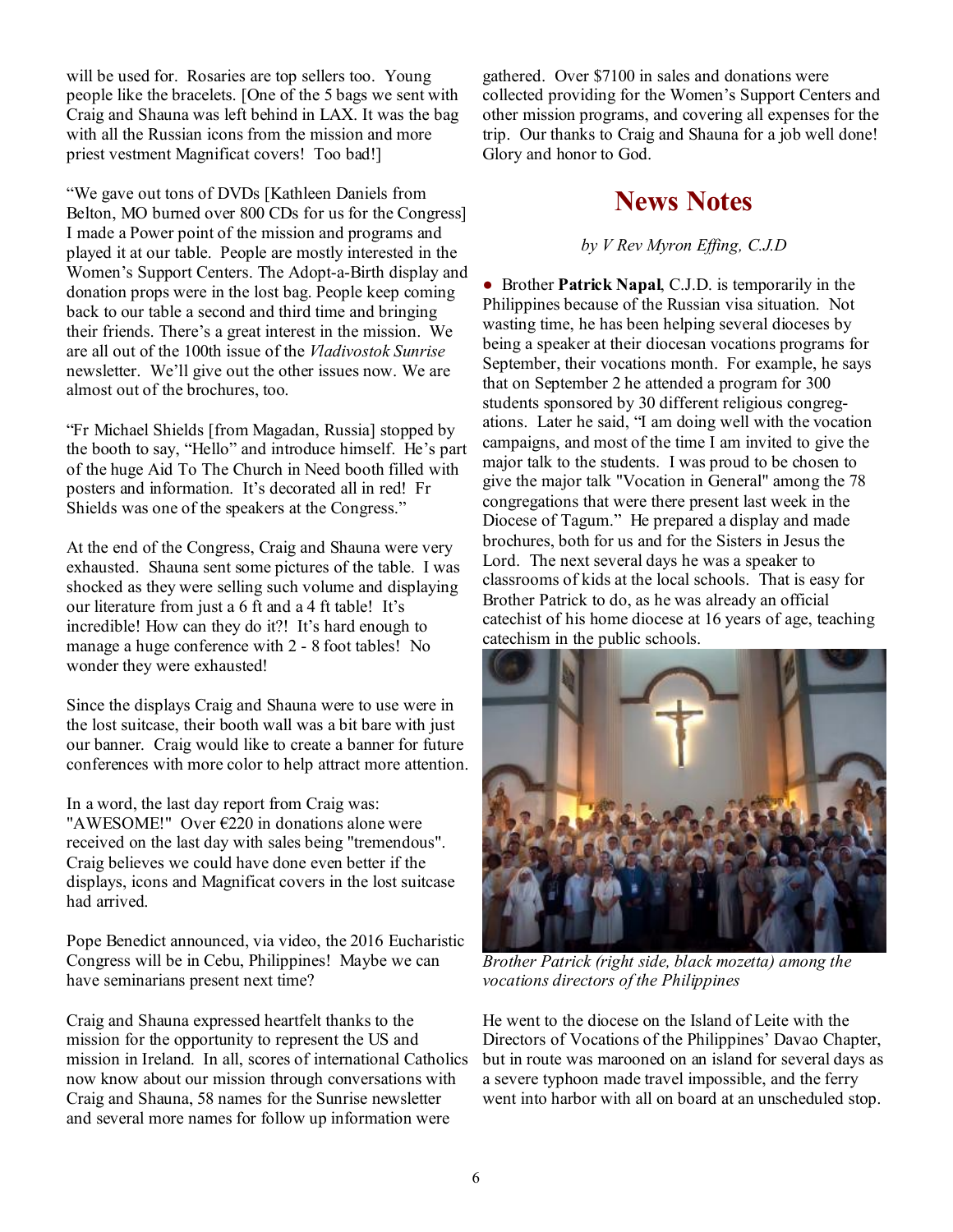● The City Hospital in **Lesozavodsk** where one of our Women's Support Centers is located sometimes asks us for help, especially in the children's department. Recently they asked for a small water heater. Here is a photo.



*Small water heater looking like a robot peering over a child, is sitting in the sink waiting for installation.* 

● Brother **Inosensius Hetu**, C.J.D. made a trip to Indonesia to visit our seminarians who are studying at the seminary in Surabaya City. He reports that they are doing very well and are busy with their studies and with prayer. They have received a lot of help from the neighbors who want to encourage their vocations, including one family which sent 50 lbs of rice and a TV. Brother Ino reports that they need some furniture, as one seminarian uses an ironing board for his study desk, and another a cardboard box. Three seminarians are expected to finish their philosophy studies at the end of the year and then hope to come to Vladivostok for novitiate beginning in January.

● We were able to deliver loads of **coal** to desperately poor people in villages near Lesozavodsk, thanks to a generous benefactor.



*Coal delivery in Lesozavodsk.* 

## **Opportunities**

**♥** *Regular seminarian sponsorship is urgently needed. Contact the mission office for more information on how your monthly support will provide for a seminarian's journey to the priesthood.* 

♥ Would you like to make the mission part of your **Advent**? Collect spare change in your home, classroom or office throughout the Advent season. Each box holds approximately \$25 in coins. Contact the mission office to get your Advent coin boxes. [usoffice@vladmission.org](mailto:usoffice@vladmission.org)

♥ **Project Guardian Angel and Guardian Angel – St. George** are two programs where you may directly sponsor the poorest children in Russia. In the **Guardian Angel Project**, you choose a child to help monthly as you receive a portfolio and picture of your child. You may write to your child through the mission and receive



correspondence from them in return. In the **Guardian Angel – St. George** project, you may become a prayer warrior for an individual child in one of our poorest villages. You will receive the name of the child who you are helping through prayer. Your \$20 monthly prayer stipend will go to the child's village lunch program to feed the hungry children. Contact the mission office for details.

- ♥ Are you a priest who would enjoy speaking about the Vladivostok mission? Join our **speakers' bureau** and speak to Catholic parishioners about the Church in Eastern Russia. The 2013 speaking year begins in Spring. Contact the mission office for more information.
- ♥ Would you like FREE copies of our **bi-monthly newsletter**, *Vladivostok Sunrise* for your parish? You'll receive the latest news about the Catholic Church in Eastern Russia. Contact the office.

♥ Thank you to all those in CA and NV who use the Save Mart **SHARES card**! Contact us for your FREE SHARES card if you shop at Save Mart, Lucky's, FoodMaxx or SmartFoods. Present your card at check out

and the stores donate up to 3% of your grocery bill to the mission. It costs you nothing!

♥ Time for a **mission sweatshirt**!

"Vladivostok, Russia" is silk screened in Cyrillic letters on the front. These are 50/50 content, medium heavy weight and



come in child size 14 to adult 3X, navy, maroon or black.